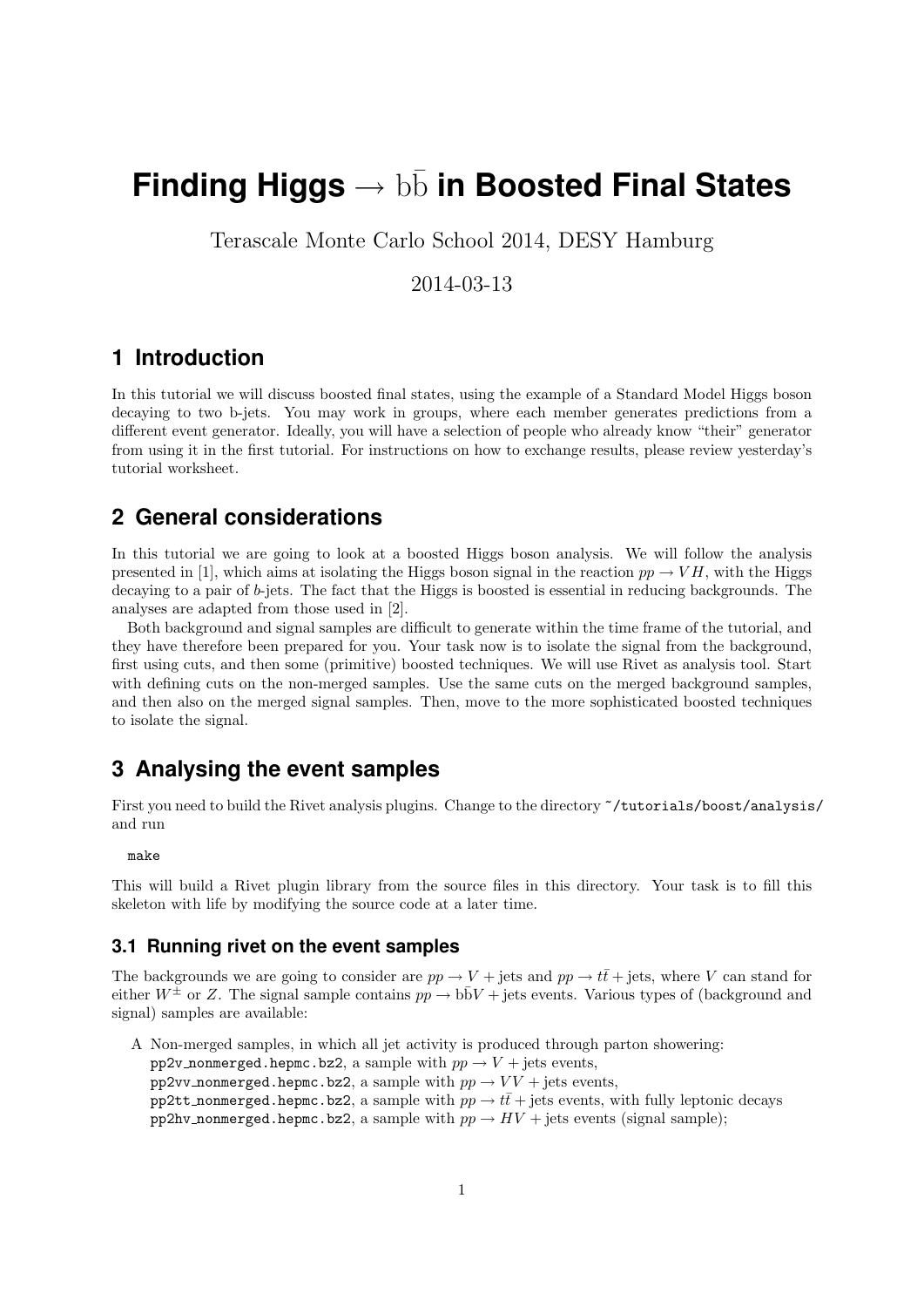- B Matched samples, in which the Born states are described at NLO accuracy: pp2v\_matched.hepmc.bz2, a sample with  $pp \rightarrow V +$  jets events, pp2vv\_matched.hepmc.bz2, a sample with  $pp \rightarrow VV + \text{jets}$  events;
- C Merged samples, in which multiple jets are described with tree-level accuracy pp2tt merged central.hepmc.bz2, a sample with  $pp \to t\bar{t}$ + jets events, with fully leptonic decays, and  $\mu_f = \mu_r = \mu_{hard}$

pp2tt merged high.hepmc.bz2, a sample with  $pp \to t\bar{t}$  + jets events, with fully leptonic decays, and  $\mu_f = \mu_r = 2\mu_{hard}$ 

pp2tt merged low.hepmc.bz2, a sample with  $pp \rightarrow t\bar{t}$  + jets events, with fully leptonic decays, and  $\mu_f = \mu_r = \frac{1}{2}\mu_{hard}$ 

pp2v merged short.hepmc.bz2 and pp2v merged.hepmc.bz2, samples with  $pp \rightarrow V +$  jets events, with  $10K (100K)$  events,

pp2vv merged short.hepmc.bz2 and pp2vv merged.hepmc.bz2, samples with  $pp \rightarrow VV +$  jets events, with 10K (100K) events,

pp2hv\_merged\_short.hepmc.bz2 and pp2hv\_merged.hepmc.bz2, samples with  $pp \rightarrow HV + \text{jets}$ events, with 10K (100K) events (signal sample).

All samples have been produced at the hadron level (i.e. including MPI and hadronisation). The samples are available on an external file server. To get access, execute the ~/tutorials/mountSamples.sh script with

sudo ~/tutorials/mountSamples.sh

Now the samples are mounted in ~/tutorials/samples/. Change to this directory. In order not to expand the large file, we use a fifo pipe, which is created as

mkfifo events

Now you can unzip the event file and, at the same time, run rivet to analyse the events, e.g.

```
bzcat pp2v_nonmerged.hepmc.bz2 > events k \backslashrivet -a HIGGS_ANALYSIS -H pp2v_nonmerged.aida events
```
You can shorten it by analysing fewer events (consider the help options of Rivet for a way to do that), but your final plots may have insufficient statistics in this case.

#### **3.2 Cut-based analysis**

The analysis code (HIGGS ANALYSIS.cc) contains three histograms:

- h H mass gives the mass of the hardest jet (with jets defined in the anti-k<sub>⊥</sub> algorithm with  $R =$ 0.5,  $p_{\perp i,min} = 30$  GeV);
- h H mass btag gives the mass of the hardest b-tagged jet (assumming a b-tagging efficiency of  $100\%$ and a uniform mistag probability of 2%);
- h sigmacut gives the cut flow, i.e. how the cross section changes upon selection cuts.

Why does it make sense to histogram the mass of the hardest jet? Can you think of other useful histograms?

As already mentioned above, you should start with defining cuts on the non-merged samples. The analysis code already contains one very simple selection:

**Selection A:** Veto on events with more than two charged leptons.

Think about the structure of the signal final state, and devise new selection criteria. Some possible choices could be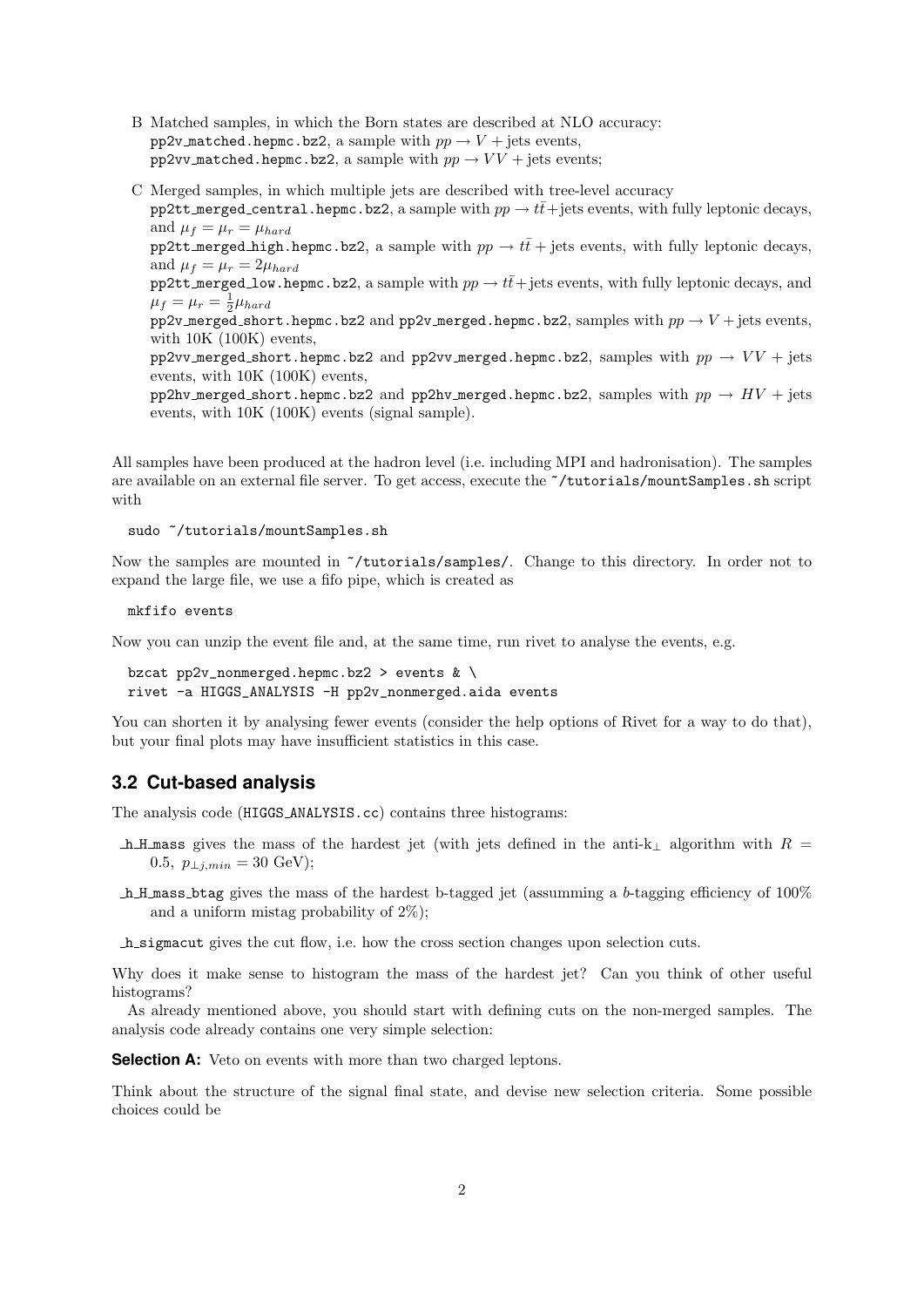- **Selection B:** An  $e^+e^-$  pair or  $\mu^+\mu^-$  pair with an invariant mass close to the Z-boson mass, possibly with a high transverse momentum;
- **Selection C:** A large missing transverse momentum;
- **Selection D:** Missing transverse momentum and a lepton with transverse momentum consistent with a W boson of nominal W-boson mass, possibly with  $p_T^W > 200 \text{ GeV}$ .

Note that some of these selections will also influence your signal efficiency.

Then, use the same cuts on the merged background samples. What do you see? Finally, use the merged signal samples. How does this influence the efficiency of your cuts? Do not spend too much time on optimising the cuts, and instead move on to the more sophisticated boosted techniques to isolate the signal.

#### **3.3 Trimming, Pruning and Filtering**

Jet substructure studies has in recent years developed into a vibrant and productive field. Here, we cannot possibly cover all developments. Instead, we give very basic suggestions, and hope that you'll fill the gaps creatively.

Since a standard Rivet installation contains Fastjet, you can use different powerful jet substructure tools right away. So far your analysis only contained selection cuts. Now try the more sophisticated methods. The natural place where to employ such methods in the hasCandidateHiggs function, where the filtered jet (filteredJets) is defined.

Let's begin with trimming. Trimming basically tries to remove soft radiation and underlying event contamination by discarding soft particles. Replace the line

filteredJet = tagged\_jet;

with

```
// Trimming.
double r_filter = 0.3;
fastjet::Selector sel_above_ptfrac = fastjet::SelectorPtFractionMin(0.05);
fastjet::Filter trimmer(r_filter,sel_above_ptfrac);
filteredJet = trimmer(tagger\_jet);
```
This leads to sub-jets that carry less than 5% of the jet's transverse momentum are removed. After this change, you will have to recompile the analysis, see Sec. 3. Can you find differences between trimmed and non-trimmed results? What process is most affected?

Another common method is pruning. On top of rejecting soft jets, pruning also introduces a "pruning radius", which can lead to merging soft jets with harder jets. To use pruning, remove the trimming lines, and instead add

```
// Pruning.
double zcut = 0.1;
double rcut_factor = 0.5;
fastjet::Pruner pruner(fastjet::cambridge_algorithm,zcut,rcut_factor);
filteredJet = pruner(tagger\_jet);if ( filteredJet == 0 || filteredJet.pieces().size() < 1 ) return false;
```
Then recompile. Given the choice, would you choose pruning or trimming, and why?

Finally, we will look at the mass drop method. This method is, in a fashion, independent of the previous ones, since it can be used in combination with these methods. However, it is often used in conjunction with "filtering". The first step in the mass drop method is to replace the jet tagger

```
const fastjet::PseudoJet& tagged_jet = fastjet::PseudoJet(ptJets[0]);
```
by the more sophisticated